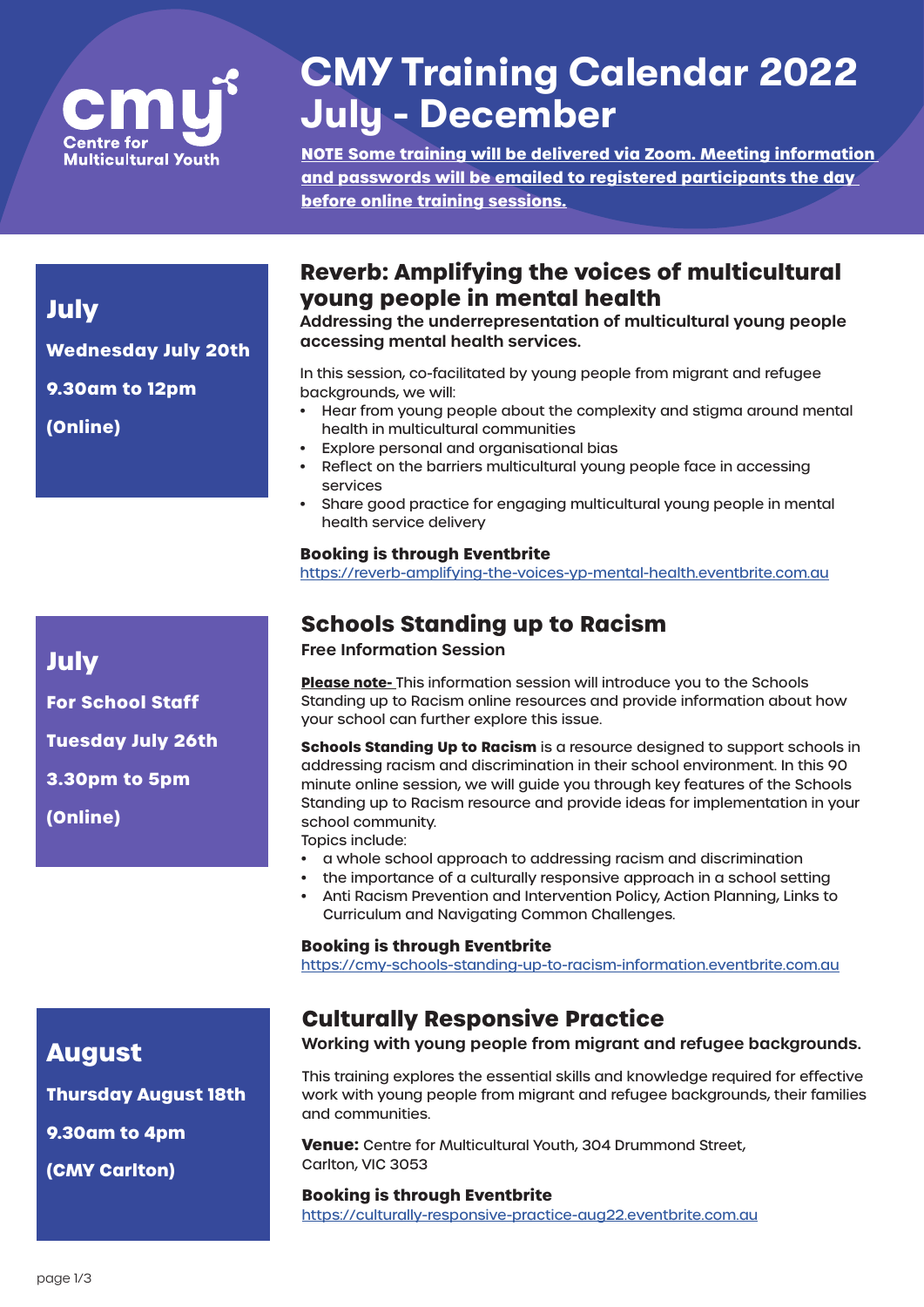

**CMY Training Calendar 2022**

### **September**

**For School Staff** 

**Wednesday September 7th** 

**9am to 12pm**

**(Online)**

### **October**

**For School Staff** 

**Wednesday October 12th** 

**3.30pm to 5pm**

**(Online)**

# **Culturally Sustaining Schools**

**Workshop for Primary and Secondary Schools.**

We all learn best in environments that draw on our background strengths. This workshop supports school staff to develop a shared vision of teaching and learning that builds on student strengths, fosters positive identities, and sustains the diversity of cultures within the school. The session is co-facilitated by a CMY staff member and a young person of refugee or migrant background. Topics include:

- The benefits of culturally sustaining schools
- Concepts of culture and identity
- Barriers to culturally sustaining schools
- Empowering student, family and community voice
- Engaging in cultural self-reflection
- Steps for building a shared vision of teaching and learning

**Booking is through Eventbrite**

https://myed-culturally-sustaining-schools.eventbrite.com.au

### **Schools Standing up to Racism**

**Free Information Session.**

**Schools Standing Up to Racism** is a resource designed to support schools in addressing racism and discrimination in their school environment. In this 90 minute online session, we will guide you through key features of the Schools Standing up to Racism resource and provide ideas for implementation in your school community.

Topics include:

- a whole school approach to addressing racism and discrimination
- the importance of a culturally responsive approach in a school setting
- Anti Racism prevention and intervention policy, action planning, links to curriculum and navigating common challenges.

#### **Booking is through Eventbrite**

https://cmy-schools-standing-up-to-racism-info-oct22.eventbrite.com.au

### **Supporting young people in their settlement journey**

This practical training session will show you how to use the National Youth Settlement Framework (NYSF) in your work to support young people to reach their potential as active citizens in Australian society. The NYSF is an evidencebased national guide to good practice for working with young people from refugee and migrant backgrounds – and is the only one of its kind globally. With practical tools, including Self-Assessment Guides and a range of useful resources, the NYSF is designed to equip service providers with the skills and knowledge to best support young people from refugee and migrant backgrounds to thrive in Australia.

**Venue:** Centre for Multicultural Youth, 304 Drummond Street, Carlton, VIC 3053

#### **Booking is through Eventbrite**

https://cmy-supporting-young-people-settlement.eventbrite.com.au

**Thursday October 13th**

```
9.30am to 4pm
```
**(CMY Carlton)**